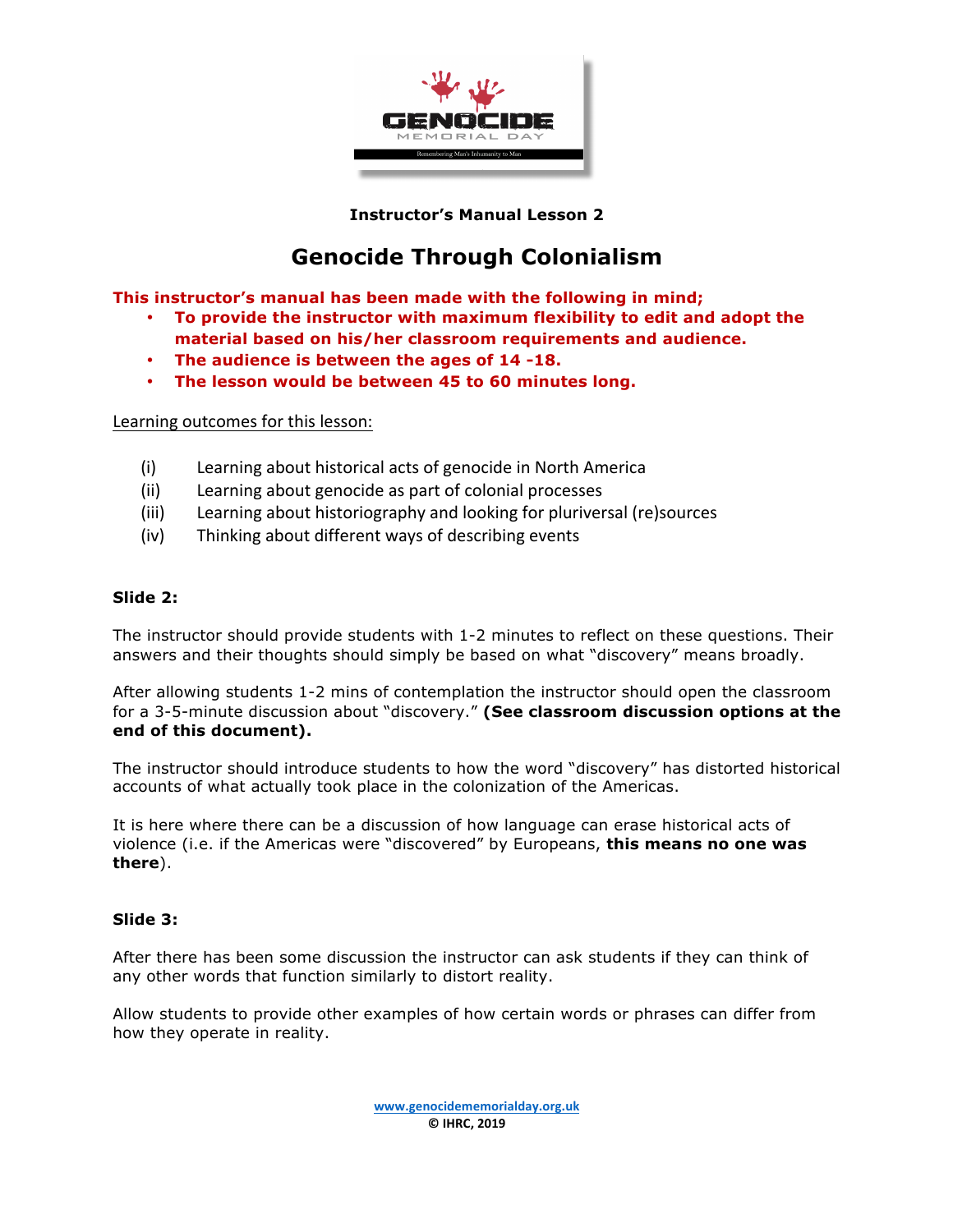For example, Indigenous people often being referred to as "savages" vs. "settlers" (what does the word "savage" connote? What does the word "settler" connote?); contemporary

examples: "freedom fighters" vs. "terrorists" (whose violence is justifiable?); "progress" (whose definition of progress? Progressing toward what?); "rioting" (often used to describe peaceful protest).

This thought process should assist students in understanding how discourse works insidiously in contemporary and historical accounts of violence (Stuart Hall, "The West and the Rest").

For younger students this can introduce the idea of historiography acknowledged by both those involved in framing the dominant discourse (e.g. Churchill's quote: *"History will say the Rt. Hon. Gentleman is wrong in this matter. I know it will, for I shall write that history."<sup>1</sup>* )

# **Slide 4:**

Allow students 4-5 minutes to reflect on these questions. Students should write down their responses and think about what their formal education has taught them about the answers to these questions.

The instructor should avoid telling students in this moment about the history of genocide.

## **Slide 5:**

The instructor should now introduce students to the devastation of Hispaniola after the point of contact between Christopher Columbus and the Taino people.

Instructor should inform students of Christopher Columbus' journeys. Columbus arrived in 1492, and returned in 1493 to the Island he referred to as "Hispaniola" (present-day Dominican Republic and Haiti). He instituted slavery and began a process of extermination of the Taino people of the island. It is estimated that he reduced the population from as high as eight million to three million in four years. In 1500, it was estimated that there were only 100,000 Taino people left. His policies of enslavement and extermination remained in place even after he was no longer the governor and viceroy. By 1514 the Taino population was approximately 22,000, and by 1542, approximately two hundred (Churchill 86).

The Taino were worked to death, bled to death through mutilation, exposed to disease, starvation, and massacred (through various brutalities).

<sup>&</sup>lt;sup>1</sup> Leave the Past to History, THE CHURCHILL PROJECT, October 19, 2016,

https://winstonchurchill.hillsdale.edu/leave-past-history/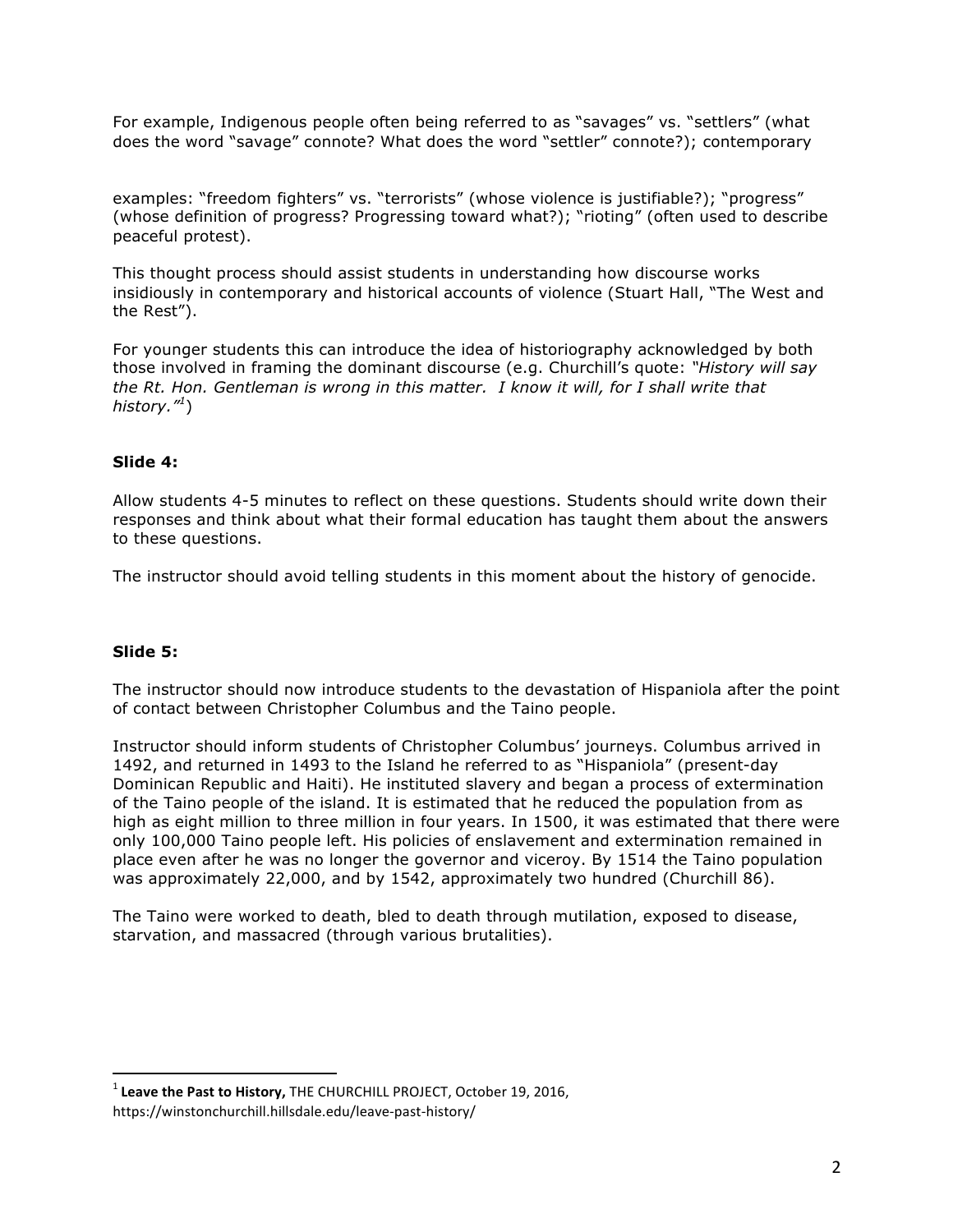If the instructor wishes, a detailed account of this can be found in the work of Samuel de Las Casas. Such acts of violence were justified through the argument that Indigenous people "lacked souls" (Churchill 88) (see also Grosfoguel, 2012 (video)).

It is estimated that the whole Indigenous population of the Americas was over 100 million and had decreased by 90 percent within two centuries and continued to fall.

# **Slide 6:**

Students can be introduced to how genocide continued for the purpose of making land available.

After students are given 2-3 minutes to reflect on the questions the instructor can introduce them to some of the reasons genocide was necessary for the creation of North American and many Caribbean states.

- 1. European colonialists wanted the **lands for resources**, settlements, territorial expansion and to **produce capital**.
- 2. Because settlers were not "from" the Americas, it was necessary to kill off the population, or at least devastate their numbers and sequester them, so that land **would be "available"** for the taking **without contestation**. Killing, removing, and assimilating the local population was necessary to Europeans who wanted to stake a claim to the land.

## **Slide 7:**

Allow students to compare and contrast what they think some of the similarities and differences are between settler colonialism and other forms of colonialism.

Instructor should inform students about how settler-colonialism differs, and how genocide is often necessary to establish settler colonial states, particularly in the case of Canada, the United States, and Australia.

Different from other kinds of colonialism, settler colonialism requires a replacement of the Indigenous populations with a settler population which institutes its own cultural, social, religious, and linguistic identity.

In settler colonial states, it is not just government officials and military that come into Indigenous territories, colonizers come into Indigenous territories and stay there and populate.

Settler colonialism requires continuing acts of colonization such as maintaining a colonial state and asserting sovereignty over Indigenous lands. Settler colonialism relies on maintaining political and social structures that assert colonial power by eliminating

Indigenous peoples; settlers frame themselves as the natural owners of the land and resources.

#### **Slide 8:**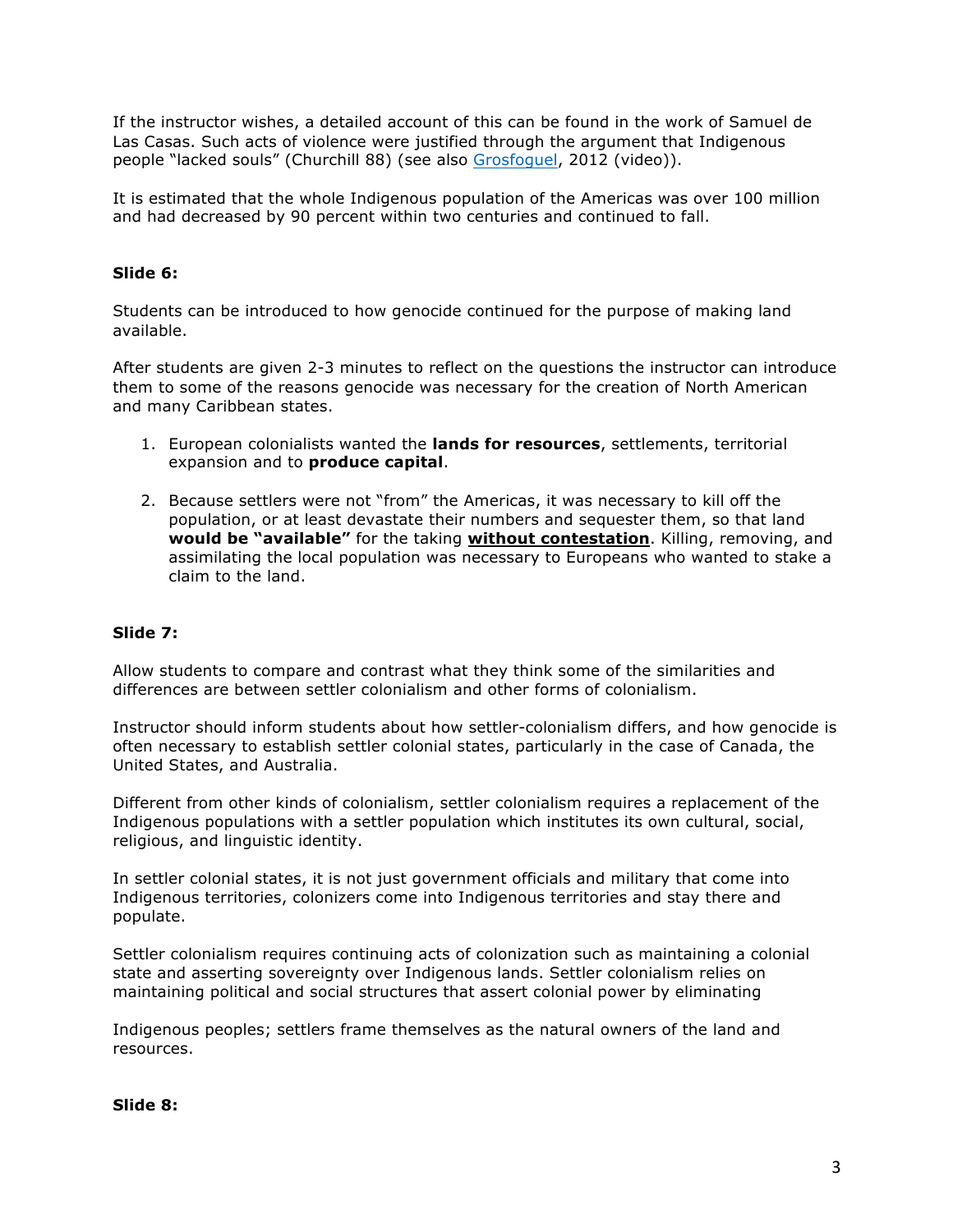Allow students 1-2 minutes to provide feedback as to why they think Columbus Day remains a celebration.

Part of what makes settler colonialism so effective is its ability to maintain a narrative of history that overwrites acts of violence, including the genocide on which the settler colonial state is built. This often means celebrating those who committed acts of violence against Indigenous populations.

Introduce dissenting voices and materials around Columbus Day e.g.

VIDEO: 2 mins 49 secs. Christopher Columbus | Native Americans | One Word | Cut (please note unedited expletives contained in this video)

## **Slide 9:**

Students should take 1-2 minutes to discuss what they think the term "whitewashing" refers to.

Whitewashing history requires historical facts about people of colour to either be glossed over, omitted, or misrepresented in popular historical narratives. If we take this definition into consideration, we can see how acts of genocide committed by Europeans are often left out of broader historical accounts. The word "genocide" isn't often used to describe the histories of Canada and the United States, for example.

Such understandings of "whitewashing" historical accounts will lead into the next lesson which focuses on genocide through the Transatlantic Slave Trade.

#### **Culminating Activity for Lesson 1.**

The instructor may provide reading materials of the history of settler-colonial genocide in the Americas, Australia, or parts of Africa. The instructor should ask the students to formulate two 150 – 200 word responses to the questions below after completing their readings.

#### **Case 1:**

Students should look for one or two examples that overtly distort a history of genocide in the Americas (particularly settler colonial states such as Canada, the United States, or Australia).

**Case 2:**